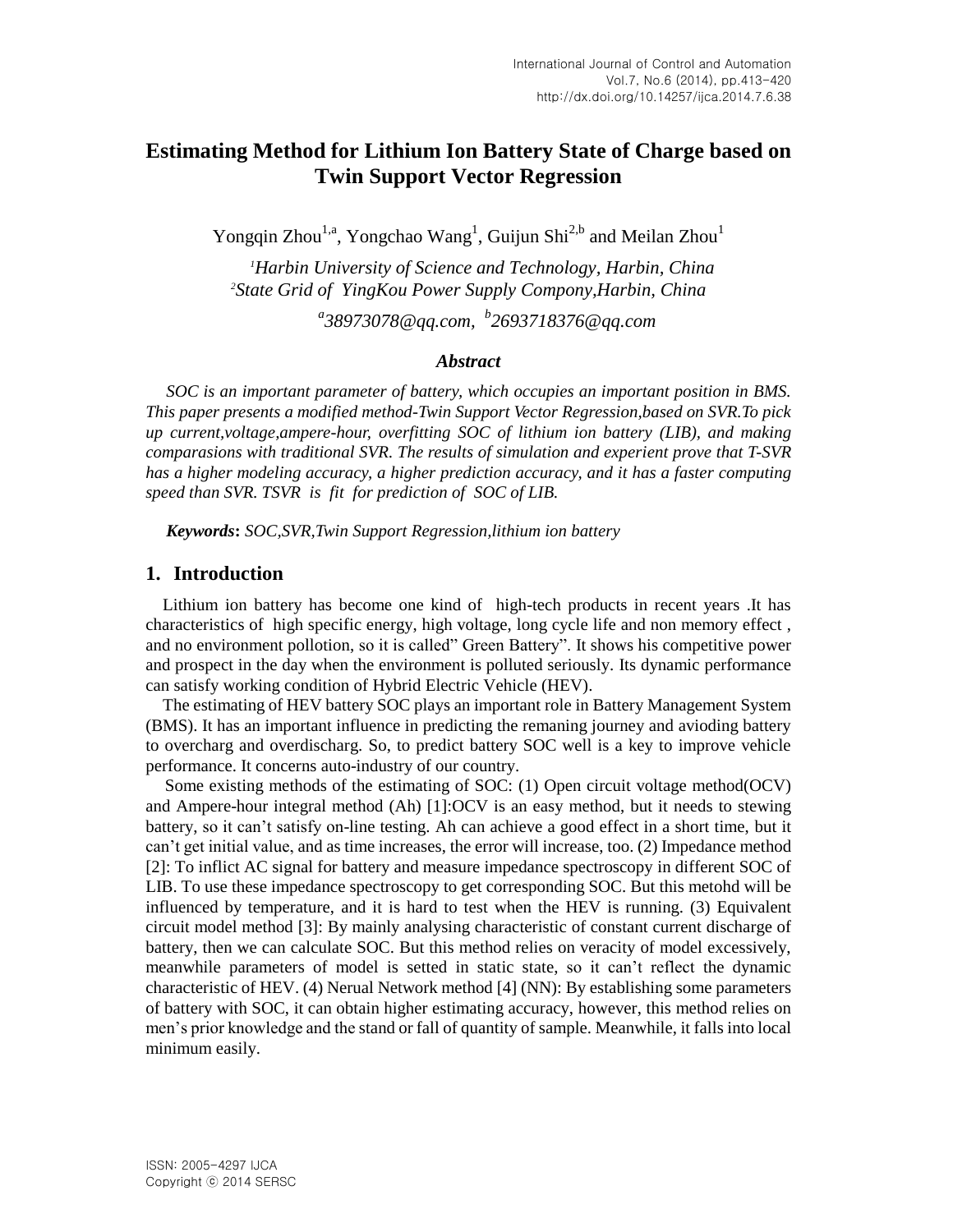In 1995, Vapnik and his research put forward a new Machine Learning method, called Support Vector Machine(SVM) [5], based on Stasistical Learning Theory<sup>[6]</sup> SVM is built on the foundation of VC Dimension and Structural Risk Minimization [7],which can solve the problems of nonlinnearity, high dimension, small sample. At the same time, it can get a good generalization ability. SVM extends into regression problem, which emerge a branch algorithm, called Support Vector Regression [8]. Twin Support Vector Regression [9] (TSVR) is an extension method of SVR.By constructing a pair of hyperplanes which separately deterrmine a  $\varepsilon$  insensitive upper bound and lower bound. So, TSVR just needs optimize a pair of smaller quadratic programming problem (QPP). So, arithmetic speed of TSVR is faster, generalization ability is better, and the error is smaller.this paper will apply TSVR in estimating of SOC of LIB , modeling and simulinking in the MatLab.

### **2. Introduction of SVR and TSVR**

Setting a training sample set S;

$$
S = \{(x_1, y_1), \dots, (x_l, y_l)\} \subset \mathbb{R}^n \times \mathbb{R}
$$
 (1)

According to given sample set S, What is called regression problem is to find a  $f(x)$  which is on  $\mathbb{R}^n$  and use  $y = f(x)$  deduce given x corresponding y

According to Mercer theory, it can use kernel function  $K(x, y)$  to define inner product where is on H, which is  $K(x, y) = \langle \phi(x), \phi(y) \rangle$ .

To SVR, we expect to achieve regression function:

$$
f(x) = \langle \phi(x), \omega \rangle + b \tag{2}
$$

To aviod the loss of sample points which lie out of blank, it defines a  $\varepsilon$  insensitive loss function to soften the blank. So minimized restricted problem of SVR is:

$$
\min \frac{1}{2} ||\omega||^2 + C \sum_{i=1}^l (\xi_i + \xi_i^*)
$$
  
s.t.  $f(x_i) - y_i \le \xi_i^* + \varepsilon$   

$$
y_i - f(x_i) \le \xi_i + \varepsilon
$$
  

$$
\xi_i^*, \xi_i \ge 0
$$
 (3)

C is punishment parameter, and C>0.  $\xi_i^*$ ,  $\xi_i$  is slack variable which can reflect if sample points land in  $\varepsilon$  insensitive region.

 According to solve Dual Problem of above-mentioned problems, we can achieve solution. Its Dual Problem is:

$$
\max -\frac{1}{2}\sum_{i,j=1}^{l}(\alpha_i-\alpha_i^*)(\alpha_j-\alpha_j^*)K(x_i,x_j)-\sum_{i=1}^{l}(\alpha_i+\alpha_i^*)\varepsilon+\sum_{i=1}^{l}(\alpha_i-\alpha_i^*)y_i
$$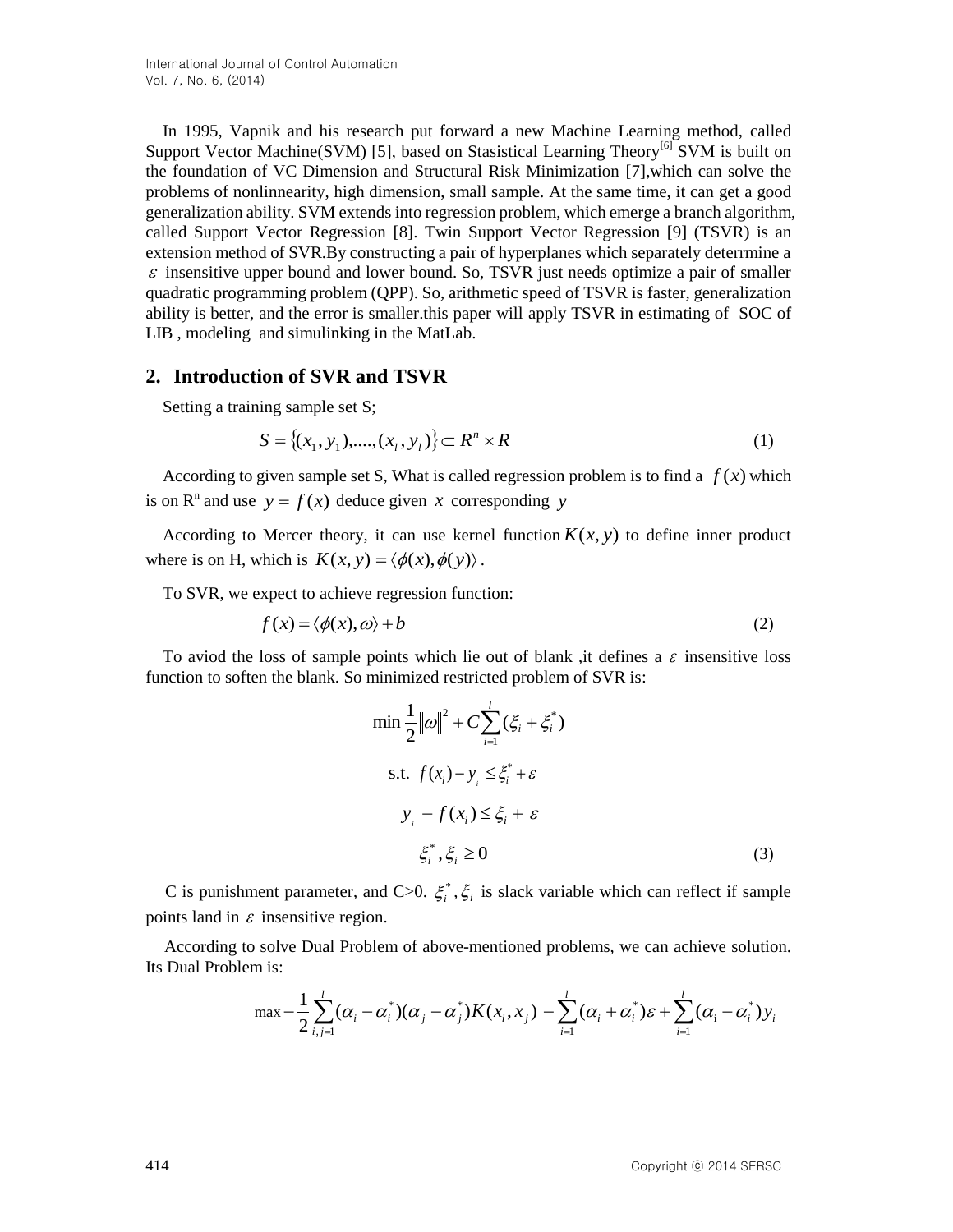s.t. 
$$
\sum_{i=1}^{l} (\alpha_i - \alpha_i^*) = 0
$$
  
 
$$
0 \leq \alpha_i, \alpha_j \leq C, i=1,...l
$$
 (4)

 $\alpha_i$ ,  $\alpha_i^*$  is lagrangian multiplier.

Find out this Dual Problem, then we can achieve the last regression function (2) .

On the basis of training set (1) ,TSVR can make two hyperplanes which can determin the last hyperplane . We can suppose that there is a row vector  $A_i$ ,  $i=1,2,3,...$  and it means that they are 1 samples in  $\mathbb{R}^n$ , among them ,the ith sample is  $A_i = (A_{i1}, \dots, A_{in}).$  $A = (A_1, \dots, A_l)$ ,  $Y = (y_1, \dots, y_l)^T$ ,  $y_i \in R$  means output value of sample. Now we give training sample  $(A, Y)$ , then training  $\varepsilon_1$  – insensitive lower function:  $f_1(x) = K(A, x)\omega_1 + b$ and  $\varepsilon_2$  – insensitive upper function:  $f_2(x) = K(A, x)\omega_2 + b_2$  of data ,here and now we can determine the final regression function .The average value of these two funtions' sum is the final regression funtion. Function  $f_1(x)$  and  $f_2(x)$  is determined by these two quadratic programmings.

$$
\min \frac{1}{2} \left\| Y - e \varepsilon_1 - (K(A, A^T) \omega_1 + e b_1) \right\|^2 + C_1 e^T \zeta,
$$
  
*s.t.* 
$$
Y - (K(A, A^T) \omega_1 + e b_1) \ge e \varepsilon_1 - \zeta, \zeta \ge 0
$$

$$
\min \frac{1}{2} \left\| Y + e \varepsilon_2 - (K(A, A^T) \omega_2 + e b_2) \right\|^2 + C_2 e^T \eta,
$$
  
*s.t.* 
$$
(K(A, A^T) \omega_2 + e b_2) - Y \ge e \varepsilon_2 - \eta, \eta \ge 0.
$$
 (5)

 $C_1, C_2 > 0, \varepsilon_1, \varepsilon_2 \ge 0$  are given as certain parameters,  $\zeta, \eta$  are slack variable ,e is the unit column vector, introducing lagrangian multiplier vector  $\alpha$ ,  $\gamma$ , combining with KKT condition, we can achieve quadratic programming problem of dual problem of equation(5) .

$$
\max -\frac{1}{2}\alpha^{T}H(H^{T}H)^{-1}H^{T}\alpha - h^{T}H(H^{T}H)^{-1}H^{T}\alpha - h^{T}\alpha
$$
\n
$$
\text{s.t. } 0 \le \alpha \le C_{1}e.
$$
\n(6)

and,  $H = [K(A, A^T), e], h = Y - e\epsilon_1$ 

optimizing this dual problem,we can achieve,

$$
\left[\omega_1^T, b_1\right]^T = \left(H^T H\right)^{-1} H^T (h - \alpha),\tag{7}
$$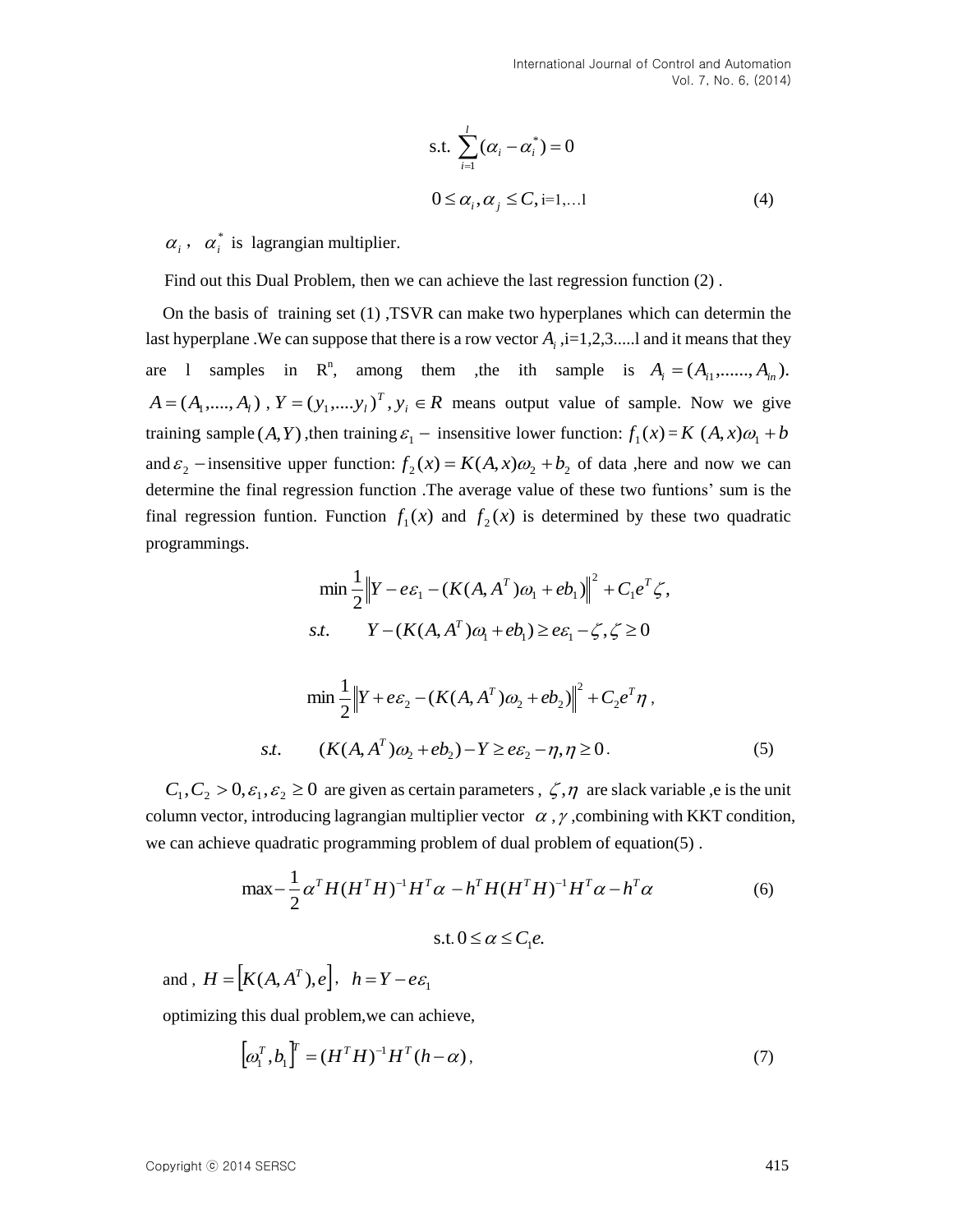Therefore,according to the same conditon quadratic programming problem of dual problem of equation (6) is ,

$$
\max -\frac{1}{2}\gamma^{T}H(H^{T}H)^{-1}H^{T}\gamma - g^{T}H(H^{T}H)^{-1}H^{T}\alpha - g^{T}\alpha
$$
\n
$$
\text{s.t. } 0 \le \gamma \le C_{2}e, \quad g = Y + e\epsilon_{2}
$$
\n
$$
(8)
$$

optimizing this problem,

$$
[\omega_2, b_2]^T = (H^T H)^{-1} H^T (g + \gamma)
$$
\n(9)

so the regression function of TSVR is,

$$
f(x) = \frac{1}{2}K(A, x)(\omega_1 + \omega_2)^T + \frac{1}{2}(b_1 + b_2).
$$
 (10)

 $\omega_1, \omega_2$  is weight coefficient, which is determined by lagrangian multiplier vector  $\alpha$ ,  $\gamma$ , and  $\alpha$ ,  $\gamma$ ,  $b_1$ ,  $b_2$  are known quantities. A is input value.

### **3. The Battery Model Framework and Parameter Selection**

When battery is in the charge and discharge progress, BMS can get current(i), voltage(v), and net Ah of battery(Ah). Net Ah ,which is a representation of basic parameters of battery charge and dis charge, is got by Ah integral method. Because of the reason of current measurement error, it leads to measure net Ah unaccurately usually, and with the net Ah error accumulating, the error will expand. So I decide to use i, v, and Ah of battrery as input value .Meanwhile SOC is output value.

$$
A = \begin{bmatrix} i_1 & u_1 & Ah_1 \\ i_2 & u_2 & Ah_2 \\ \cdot & \cdot & \cdot \\ \cdot & \cdot & \cdot \\ i_n & u_n & Ah_n \end{bmatrix} \qquad \qquad Y = \begin{bmatrix} SOC_1 \\ SOC_2 \\ \cdot \\ \cdot \\ SOC_3 \end{bmatrix}
$$
 (11)

Then we can establish the function relationship of input/output:  $Y = f(A)$ .

Before establishing model,we must select kernel function.This paper selects RBF kernel function,  $K(x_i, x_j) = e^{-\gamma ||x_j - x_i||^2}.$ 

The parameters of TSVR include penalty parameter  $(C_1, C_2)$ , loss parameter  $(\mathcal{E}_1, \mathcal{E}_2)$ , and ker nel function  $\gamma$ . Usually, we stipulate  $C_1 = C_2$ ,  $\varepsilon_1 = \varepsilon_2$ , then according to cross validation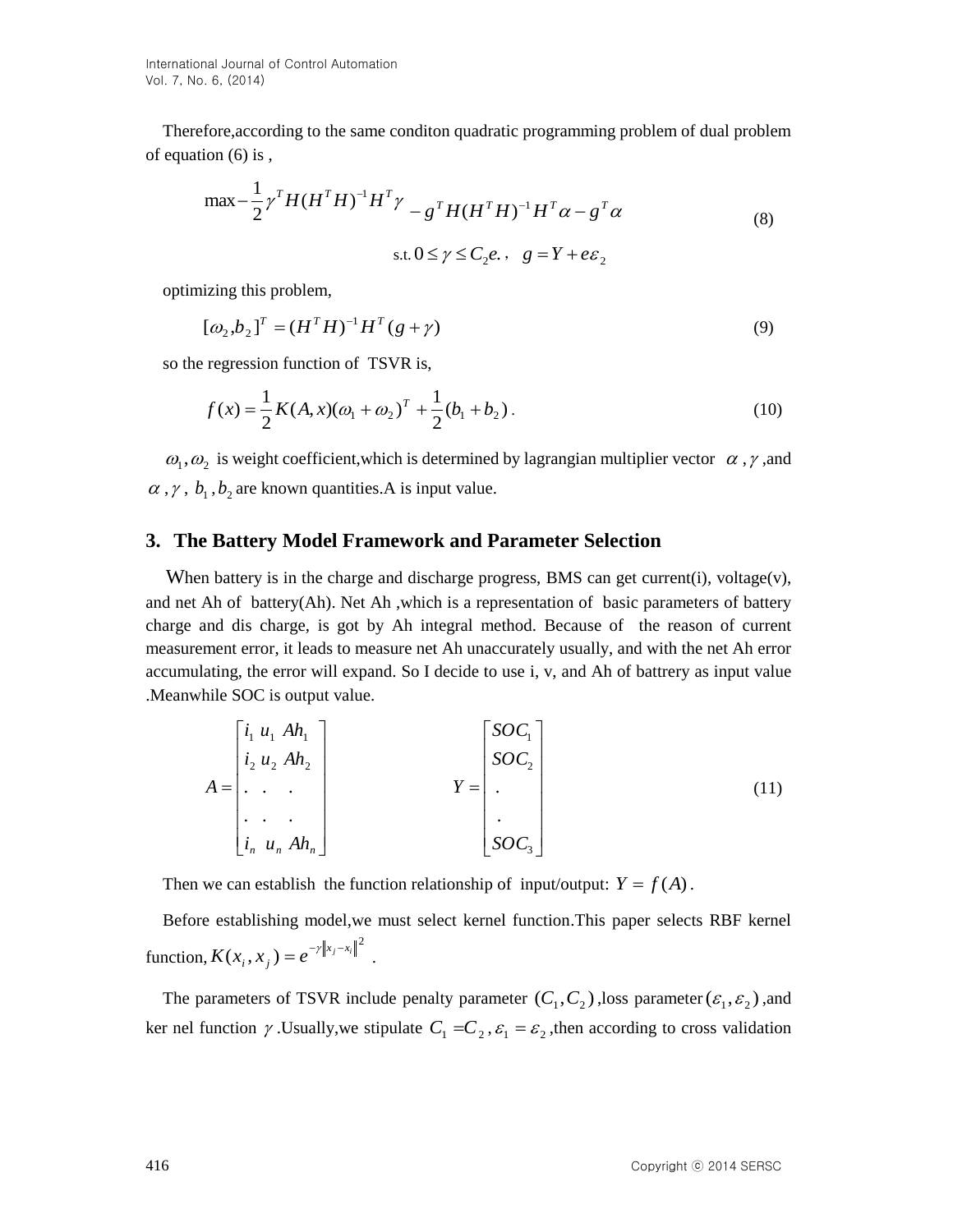to optimize. First, we determine a parameter (usually,  $\gamma = 2.0$ ), and use cross validation to determine extra two parameters, at last, we can get  $C_1 = C_2 = 200$ ,  $\varepsilon_1 = \varepsilon_2 = 0.01$ .

The framework maps of estimating method for LIB SOC based on TSVR will be as below:



**Figure 1. Framework maps**

### **4. Modeling**

In the experiment, we select lithium iron phosphate, which type is 32650,diametre is 32mm, length is 650mm, rated capacity is 5Ah, rated voltage is 3.2V, and charge-discharg rate is 2C. Start the experiment, and record the data. In the 1C charge data of battery, we select 20 sample points homogeneously. Meanwhile in order to prove superiority of TSVR, we use SVR to establish model in the same data. Absolute error of two methods will be compared, too.



**Figuer 2. 1C modeling**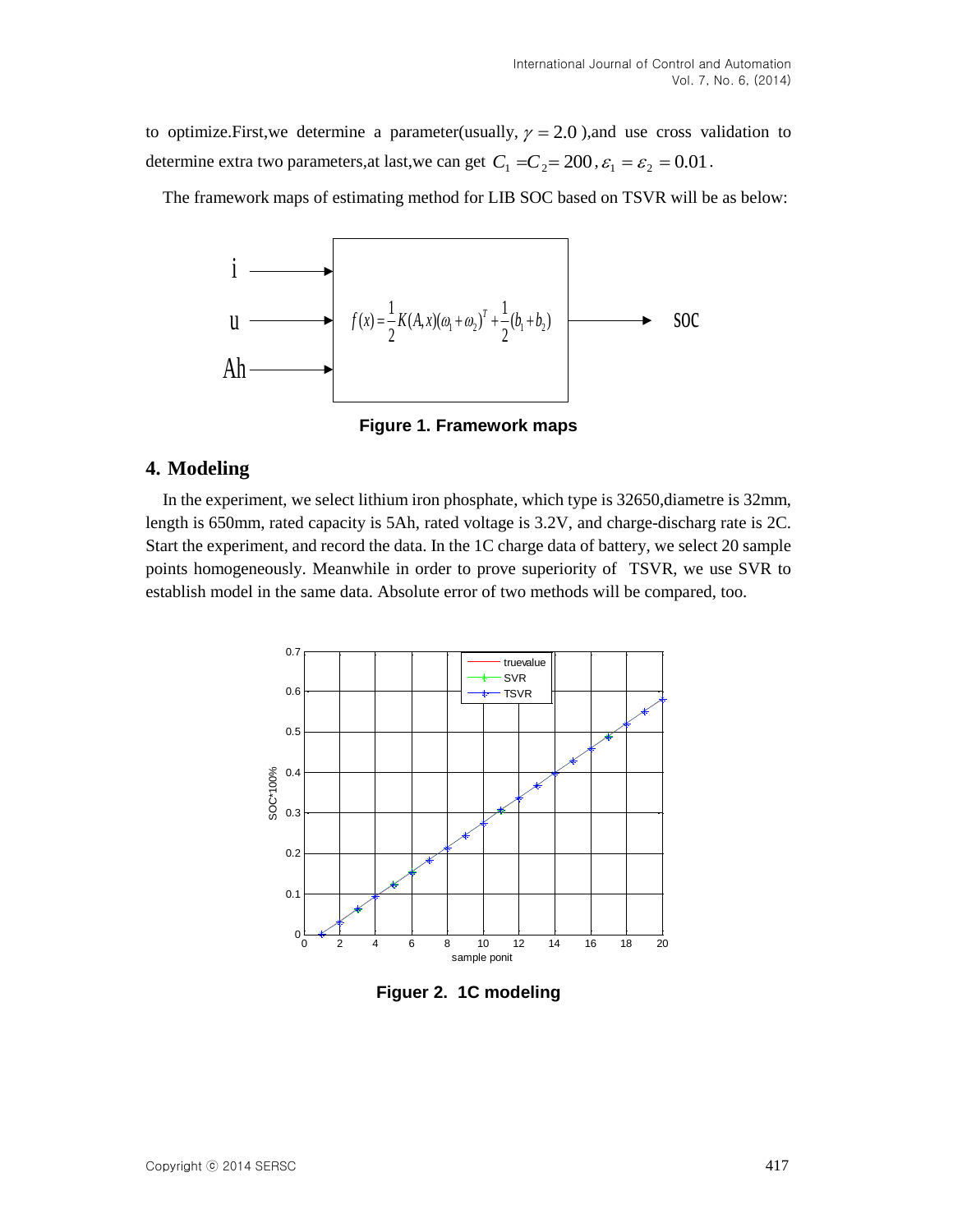

**Figure 3. 1C absolute error**

From the 2 pictures,we can find that TSVR modeling presicion is very high, and its maximum modeling error is 0.04213% and its homogeneous error is 0.01217%. The absolute error of TSVR is less than SVR, too.

### **5. Prediction**

Now, I have used 0.2C,0.4C,0.6C,1C.1.4C rate to establish model, meanwhile I use 0.3C,0.5C,0.8C,1.2C,2C rate to predict SOC of the battery and plot chart of prediction, and compare with SVR. The experiment will use the method of charge-standing-charge, First, using 0.3C to charge, and stand. Then,using 0.5C to charge,and stand. Using 0.8C to charge, and stand. Gradually to 2C. In each rate, wo select 20 sample points homogeneously. Predicted curve should be something like that in Figure 4.



**Figure 4. prdicted curve**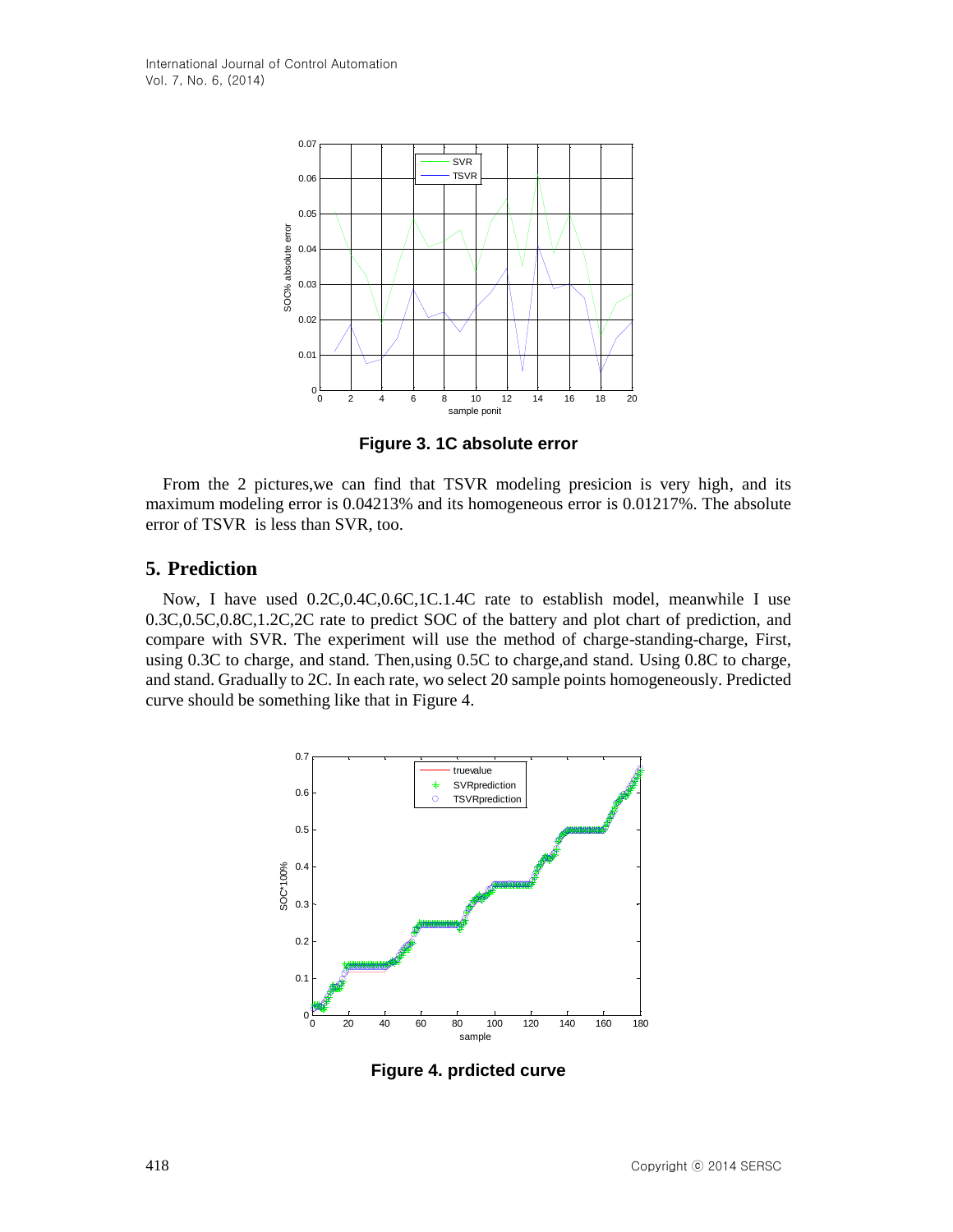From the Figure 4, the absolute error curve, we can see that predicted error of TSVR is less than SVR, and fluctuation range of TSVR is smaller than SVR. Totally, it can show TSVR is better than SVR.



 **Figuer 5. Predicted curve of absolute error**

In Table 1, we can see many comparisons in error part between TSVR and SVR. In error parts, we know, TSVR is more superiorer than SVR.

|                                   | <b>TSVR</b> | <b>SVR</b> |
|-----------------------------------|-------------|------------|
| The maximum modeling error SOC %  | 0.04213     | 0.06341    |
| The maximum predicted error SOC % | 1.68973     | 3.33715    |
| The average modeling error SOC %  | 0.01207     | 0.03137    |
| The average predicted error SOC % | 1.17692     | 2.11671    |

**Table 1. Comparisons in error part between TSVR and SVR**

### **6. Conclusion**

This paper introduces a new method for predicting SOC of battery,TSVR,which is based on SVR,and applies this method in preidicting SOC of LIB BMS of HEV.In math method,since TSVR converts optimizing a large hyperplane into optimizing two small hyperplanes,it shortens operation time.According to analyze data of the experiment,comparing TSVR with SVR,the former has higher modeling precision and stronger generalization ability.Providing a basis for predicting SOC of battery,and in a way ,it has reference value.

### **Acknowledgements**

This work is supported by Heilongjiang Natural Science Foundation(E201302).